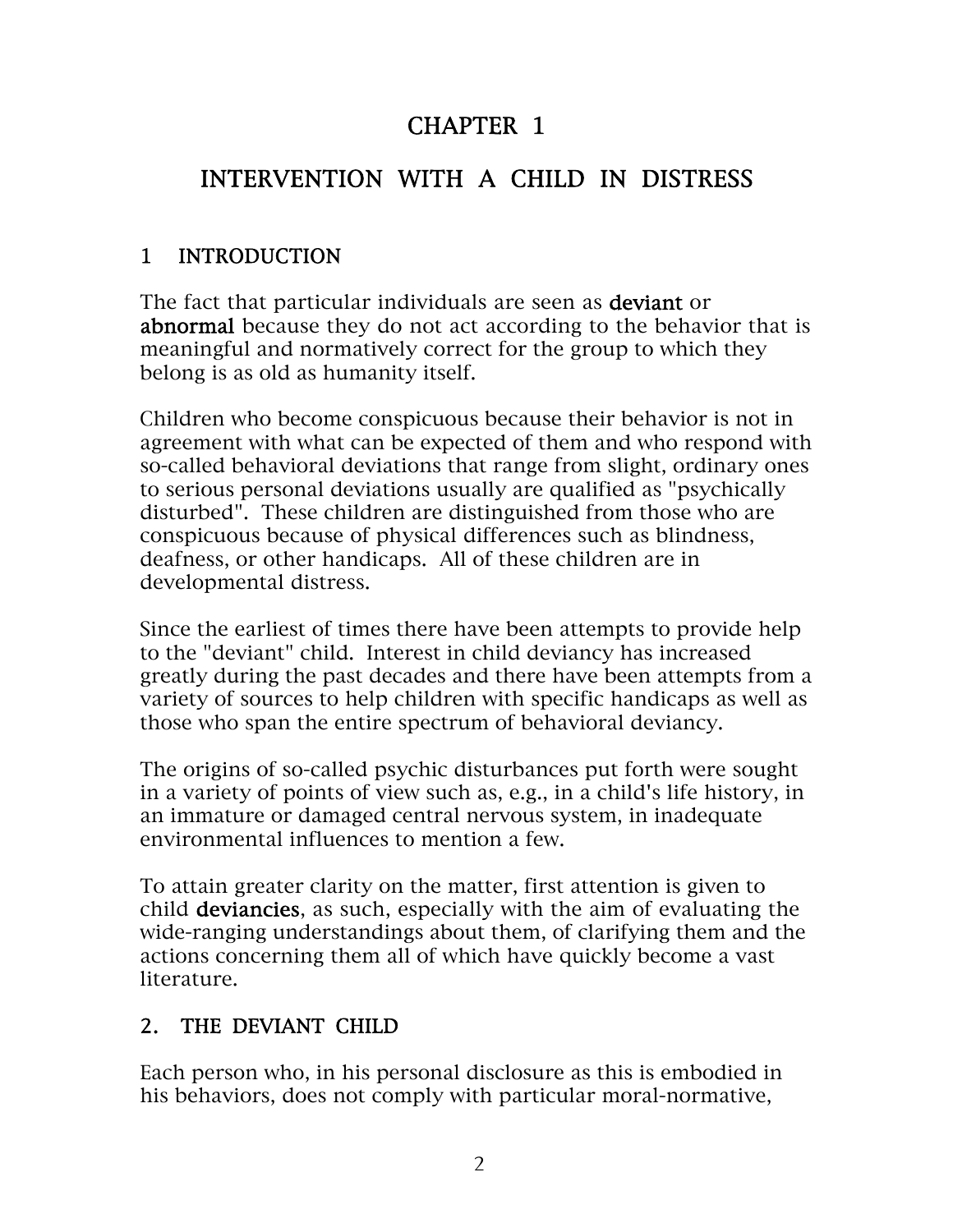affective and cognitive norms corresponding to his potentialities and level of becoming, usually is conspicuous. This conspicuousness is related to a "deviancy" regarding something unique to a particular person and that is **different** from what is currently accepted as "normal" or ordinary. This usually refers to an unfavorable condition that is paired with "distress" and that has unfavorable implications for a person himself and his social peers. This deviancy can manifest itself in a variety of areas of a child's existence and is usually recognized by those who have to live closely with him, e.g., parents, other family members, friends and teachers.

A deviancy in a child immediately raises the matters of "normality" and "abnormality." Benedict (1935: 75) in this regard says [in English], "Normality, in short, within a very wide range, is culturally defined. It is primarily a term for the socially elaborated segment of behaviour in any culture; and abnormality, a term for the segment that that particular civilization does not use. The very eyes with which we see the problem are conditioned by the long traditional habits of our own society."

Wicks-Nelson (1984: 5) says [in English], "Children are expected to act in specific situations in certain ways and to comply with the situational norms. A deviation from the general expected behaviour (sic) is qualified as 'deviant'".

Any "deviancy" is related to "abnormality". An analysis of "abnormal" brings to light that "ab" is related to "way", "from" while "normal" refers to "usual", "standard", "norm" and "average" (Webster, 1976: 3,552). Thus, abnormal simply means to "withdraw from" what is usual, average or expected.

The terms "restrained", "disabled" and "exceptional" in their turn are used to refer to the same deviant child. Mandell and Fiscus (1981: 3) indicate [in English] that these terms often are defined differently and they say, "A child is identified as exceptional if he or she is atypical, if performance deviates from what is expected. Broader in scope than 'disabled', 'exceptional' includes not only those people who have limitations, but those whose performance excels or goes beyond normal expectations. A disability refers to either a total or partial behavioral, mental, physical or sensorial loss of functioning ... . Whereas a disability or exceptionality is within an individual, a handicap refers to the environmental restrictions put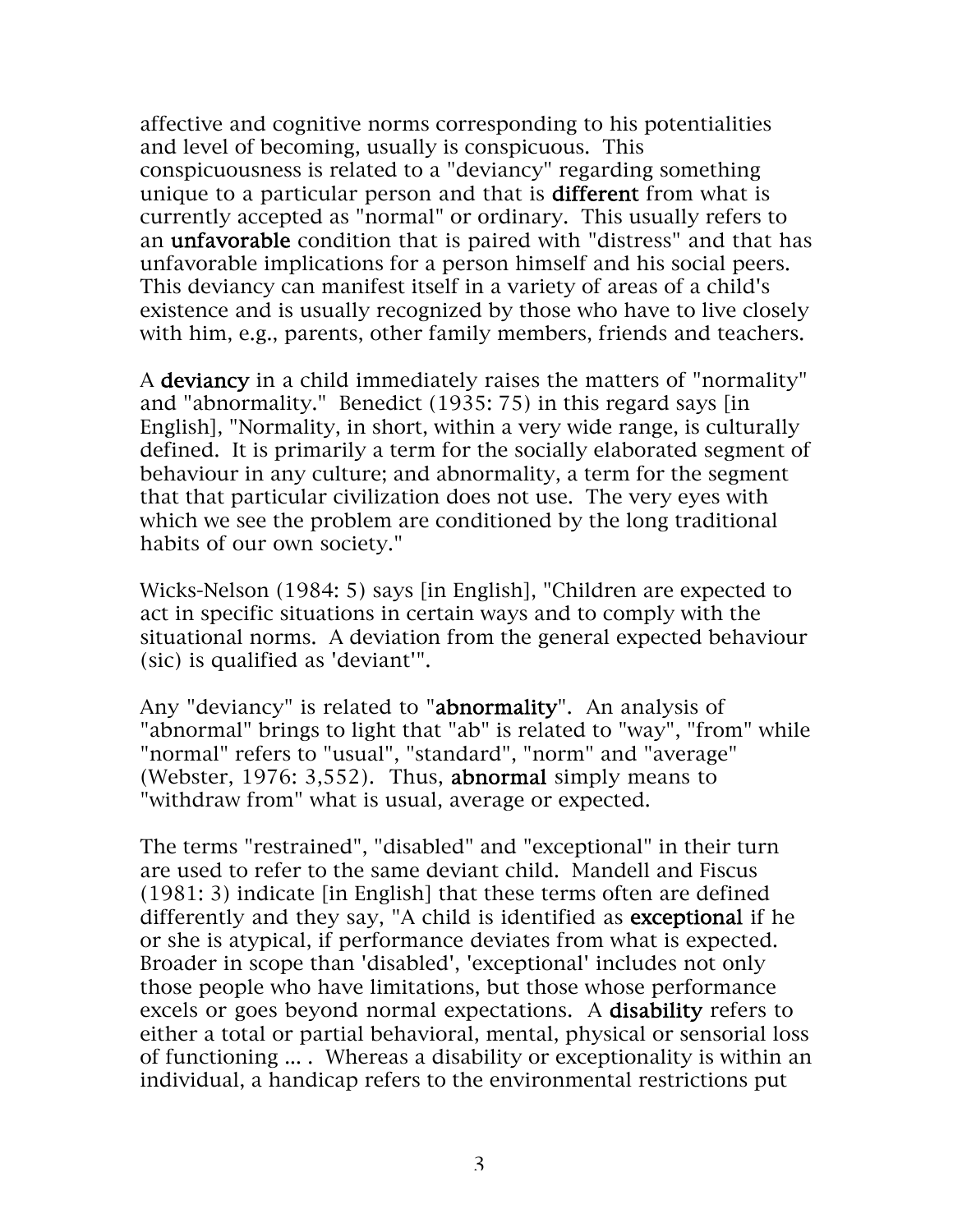on a person's life as a result of his or her disability or exceptionality".

In this book the focus is mainly on the "restrained" and the "disabled" child. A disability refers to an unchangeable deficiency with respect to a child's potentialities such as deafness or epilepsy, or a designatable deficiency in his educative situation, i.e., in his environment, e.g., inadequate housing, unfavorable socio-economic circumstances.

Because these disabilities keep a child's personal actualization in check, there is mention of aggravating circumstances regarding the actualization of his available personal potentialities. However, this does not imply that a child, in spite of these aggravating circumstances, will not adequately actualize his personal potentialties. Disabilities always are specific in nature and can be pointed out as such because without a doubt they are identifiable. In educative practice there usually is an attempt via special teaching to counteract these disabilities, as aggravating circumstances, and help a child to adequately actualize his given potentialities.

A restraint in a child does not refer primarily to an aggravation regarding his personal actualization but to its slower progress. Thus, a restraint means a personal potentiality that is underactualized, that progresses more slowly than it ought to. A restraint that is present in itself also is a disability. In addition, a restraint always includes the possibility of being abolished in contrast to a disability where such a possibility seldom is present (Van Niekerk, 1979: 4).

In practice various criteria are used to determine that "something is wrong". However, what figures centrally is the fact that the harmony between a child and his environment is disturbed in the sense that the interaction between him and his world does not form a coherent whole because of his underactualized potentialities for dialogue, and that his comportment, actions and achievements really, in the unfavorable sense, do not correlate with the generally accepted norms for his age group and his personal potentialities.

It is accepted as obvious that what their contemporaries can do is expected of children in general. In this regard there is talk of developmental or longitudinal norms. The typical progress and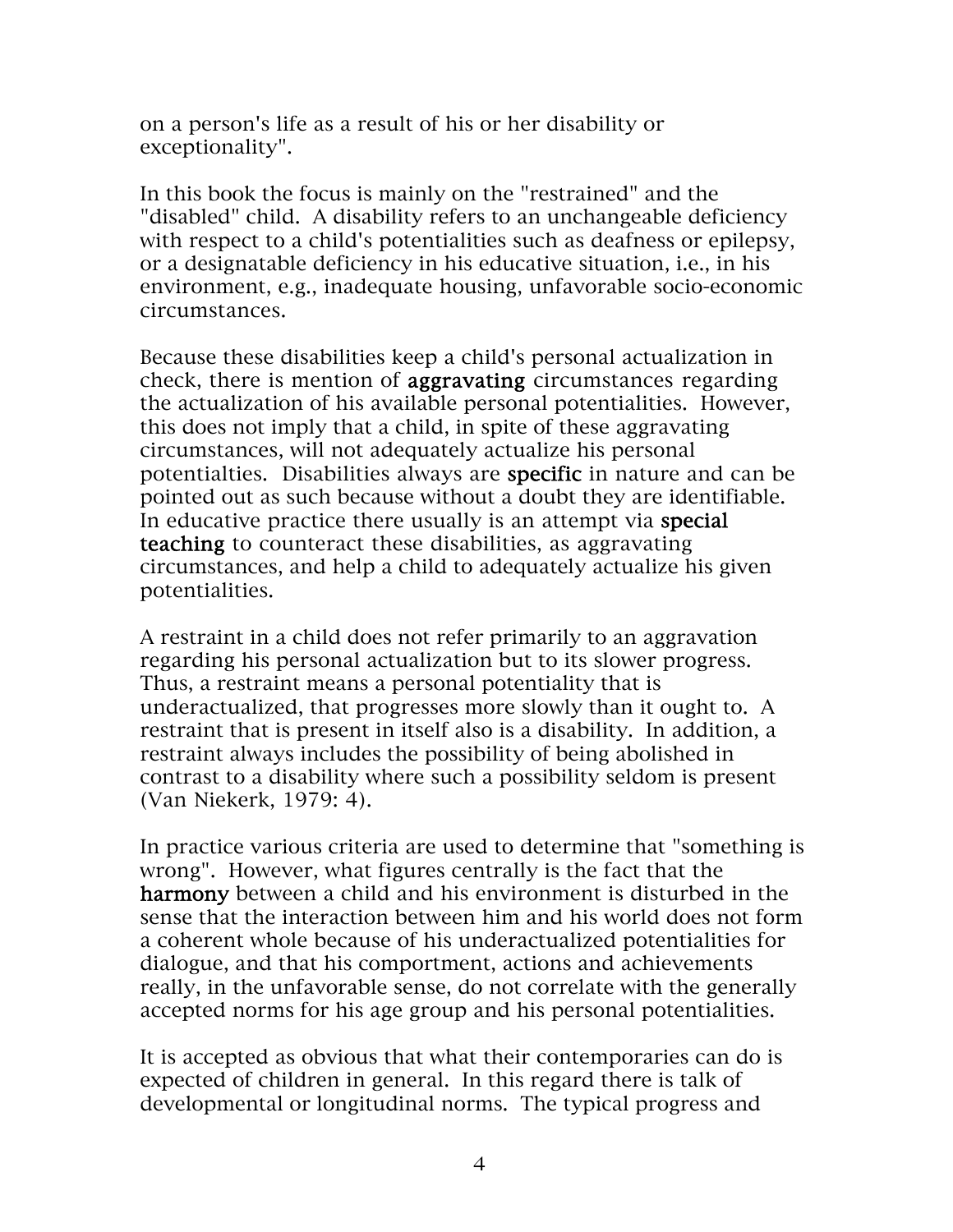course of growth, knowledge, social skills can be tabulated and then be taken as developmental standards for evaluating if "something might be wrong". By comparing a child's personal developmental potentialities with them a restraint might be corroborated as "something is wrong".

A child's conduct is the result of the meanings he gives to the world and these meanings only can be understood essentially by applying psychological and pedagogical developmental criteria.

Where there is mention of a child being restrained, it is logical to ask about the nature of the **reason** for it and its **intensity**. Why is a child excessively aggressive, anxious, afraid, ashamed? Why do some children manifest problems with eating and sleeping? Why do some children achieve poorly in school?

These questions only can be answered clearly by referring to what a child's development essentially embraces and how normal development is replaced by deviancy.

With reference to a "restrained" child, everyone generally is of the opinion that this is a "psychic" problem that represents a social problem. However, because it also generally is accepted that the harmony between an individual (who as a person gives meaning to his environment) and his environment is disturbed and there is an attempt to "restore" this relationship to a coherent whole, it can be said that this clearly represents a personal rather than a psychic deviancy and should be called such.

Herein also lies the point of departure for a unitary approach in educational psychology if the contemporary lack of consensus is to be eliminated. To understand the present lack of consensus it is necessary to closely investigate some of the more important theories about child development and deviancy and also the practice of helping children in distress.

### 3. EXPLANATORY MODELS

In general it is found that the particular norms or yardsticks used to define deviancy are closely related to particular explanations of development because of the components of deviancy that are placed in the foreground as obvious by each.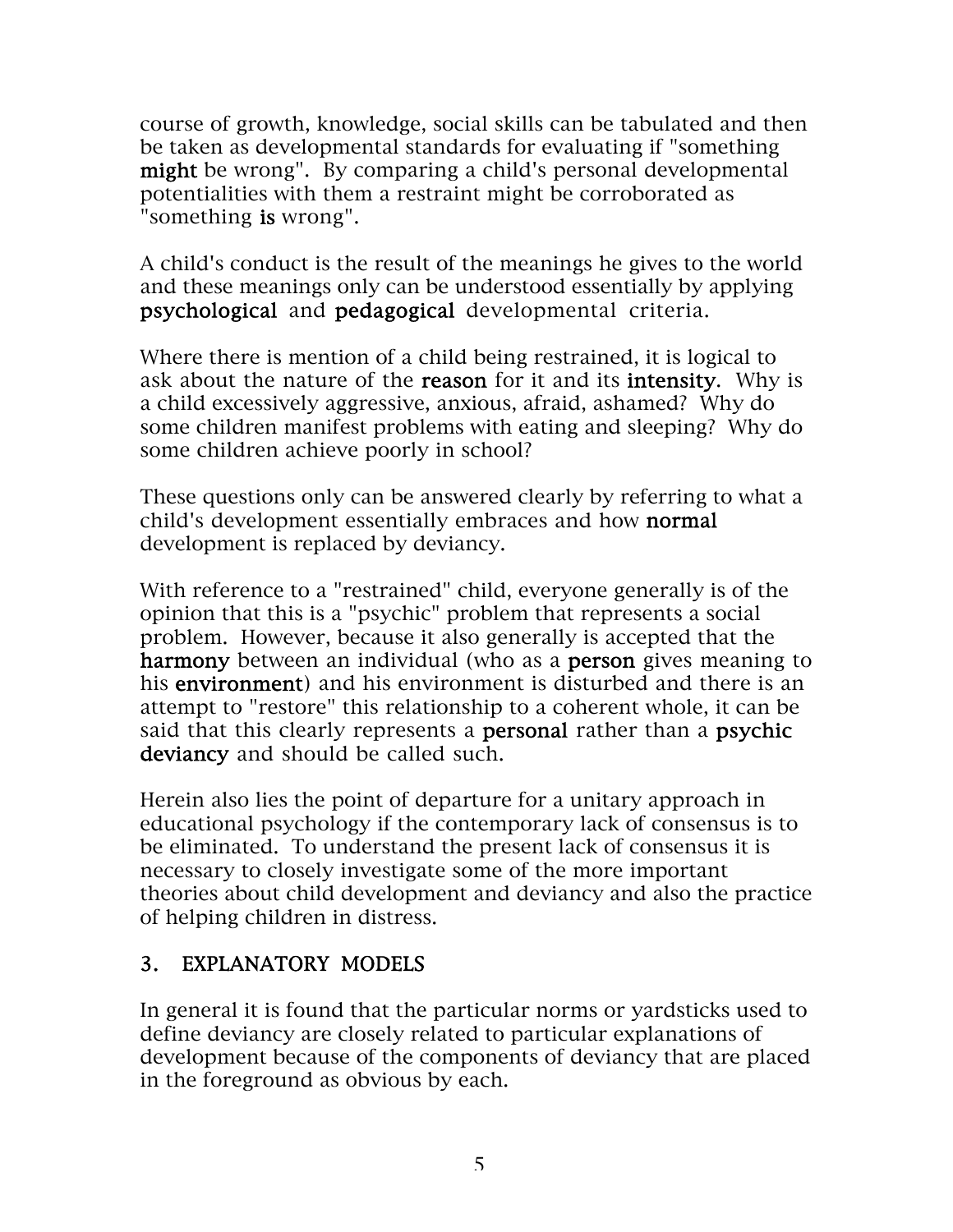The developing person usually is placed at the center of a model and different dimensions of development are emphasized, e.g., the physical, psychic, moral, ethical growth and language acquisition.

A closer analysis of the contemporary terrain of eductional psychology reveals that a number of "specialized" practices are designed on the basis of one or another specific theory of human development from psychology, education, sociology and other fields.

Some of these theories that have gradually arisen in the course of time have more clearly come to the foreground than others and have served as a basis for designing explanatory models and practices.

Epistemologically a model is the figuring forth of a specific phenomenon of reality so that it can be presented for reflection in order to explain it. The explanatory or illustrative function of the model also is involved in this.

The different theories also have mutually influenced each other, which in turn has contributed to contemporary educational psychological theory and practice having a strongly eclectic character. The aim is not to discuss all of the theories about a given dimension but only to refer briefly to what are most representative of specific views of human development and developmental problems.

Prior to the twentieth century most theories about deviant behavior emphasized organic causes. The contemporary standpoint regarding development and deviancy in children can be grouped mainly into six models, namely, the biogenetic model, the learning theory and behavior modification model, the psychodynamic model, the sociological model, the ecological model and the pedagogic model (not discussed here).

#### \* The biogenetic model

With reference to the conviction held by Gray, a prominent American psychiatrist from 1855 to 1880, that **organic** causes are at the basis of all behavioral deviations, psychic disturbances are explained according to a biogenetic model (Rhodes and Tracy, 1974: 40). This really can be viewed as an **illness-model** according to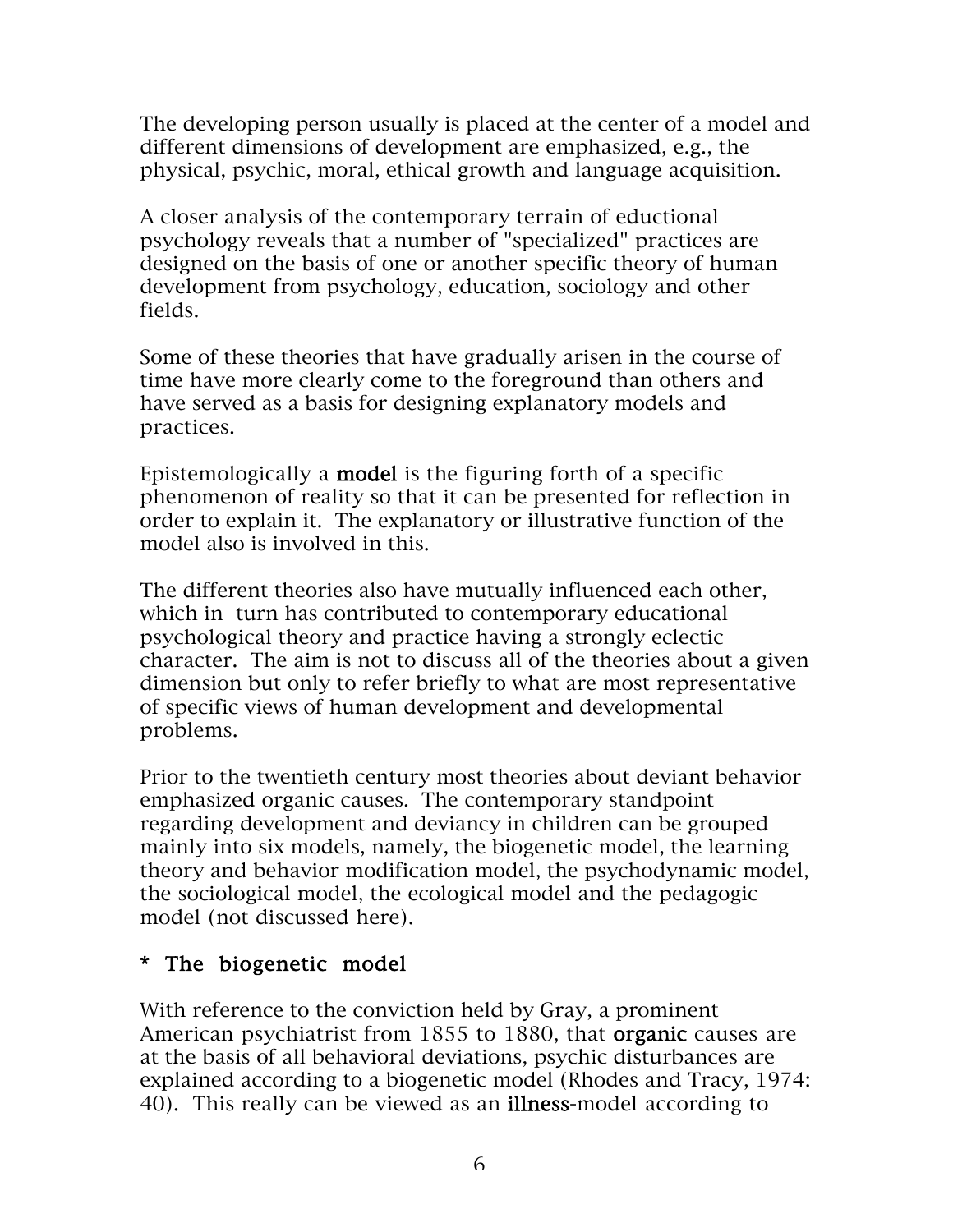which deviancy is explained in terms of genetic, developmental, unhygienic, nutritional, neurological and biochemical factors.

The illness definition mainly is directed to the individual and his personal relations with the environment. The disturbance is placed within the system of auto-regulated processes out of which an individual is built up.

### \* The learning theory and behavior modification model

The learning and behavioral model starts from the hypothesis that behavior is changeable by means of learning. Deviant behavior is the result of a flooding of stimuli from the environment. Thus, for example, emotional disturbance, as maladaptive behavior, is "acquired" or "reinforced" with the aid of behavior modification techniques. It can be corrected by deconditioning the undesirable behavior, among other ways by many repetitions of a particular stimulus paired with a reward or punishment until the desired response is acquired.

This technique of behavior modification is based on a variety of learning theories that will be attended to briefly because they have had such an important influence on the practice of educational psychology and also because learning is such a complex phenomenon and has a variety of meanings in the literature.

## \* The Behaviorist

Watson, the father of behaviorism, asserted that the possibility of forming behavior by manipulating the environment is almost endless. According to him nearly any behavior can be learned if only the appropriate environmental circumstances are provided. In 1924 he asserted [in English], "Give me a dozen healthy infants, well-formed and my own specific world to bring them up in and I'll guarantee to take any one of them at random and train him to become any type of specialist I might select--doctor, lawyer, merchant chief, and yes, even beggarman and thief, regardless of his talents, penchants, tendencies, abilities, vocations and race of his ancestors" (Watson, 1963: 104).

Thorndike focused mainly on trial-and-error learning by means of laboratory experiments especially with cats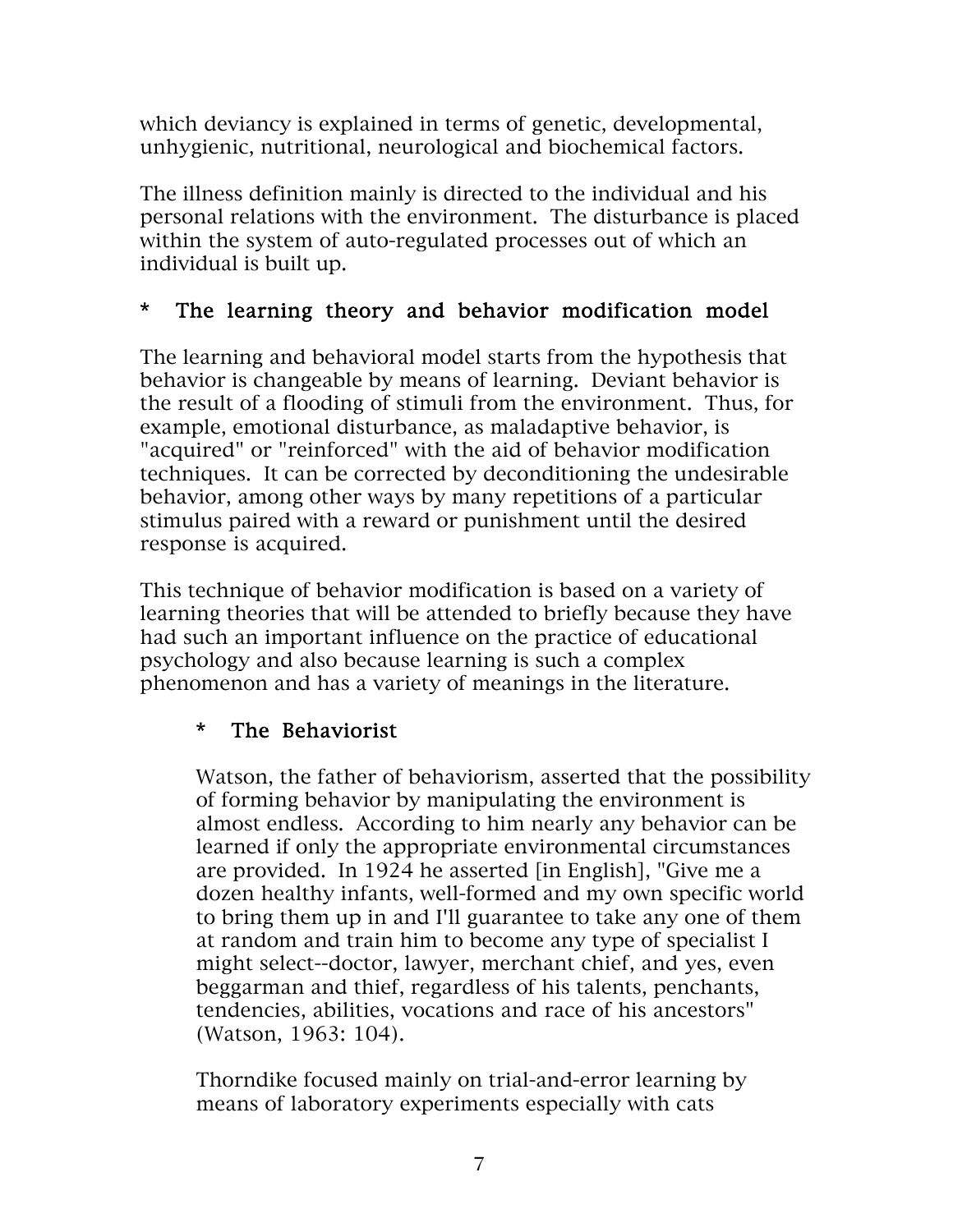(Thorndike, 1898; 1913; 1932). By allowing a cat to exercise a particular sequence of behaviors often enough, stimulusresponse bonds are formed in the central nervous system that allow the cat to "remember" what to do. Thorndike describes the way in which this bonding can be strengthened or weakened, and he gave little attention to the possibility of thinking or forming concepts and according to him there is little difference between animal and human learning.

Other important exponents of Behaviorism are Ebbinghaus (1913), Pavlov (1927) and Guthrie (1935).

In his "The three faces of intellect" Guilford (1959) constructed a model of the structure of the intellect. He suggested that intelligence can be divided into three categories, namely, operations, content and products. He differentiated, theoretically, a total of 120 separate factors.

Hull (1943) established an extended learning theory and an impressive set of learning principles by which he tried to predict how well associations can be learned by manipulating motivation. According to his theory habit formation (learning) increases when a stimulus-response connection is followed by "reinforcement". He explained "reinforcement" in terms of "drive reduction".

#### \* The Gestalt psychologist

Gestalt psychology originated in 1910 in Frankfurt under the leadership of Wertheimer (1945). The Gestalt psychologist studies the whole or Gestalt because the whole is greater than the sum of its parts.

Where the behaviorist views learning as a result of associations between stimuli and responses, a Gestalt psychologist views learning as a reorganization of a number of perceptions. This rearrangement allows the learner to perceive new relationships, solve new problems, and acquire a basic insight into the topic (Sprinthall and Sprinthall, 1977: 272).

Wertheimer (1945) emphasizes "understanding" and insight into the problem rather than merely relying on memory.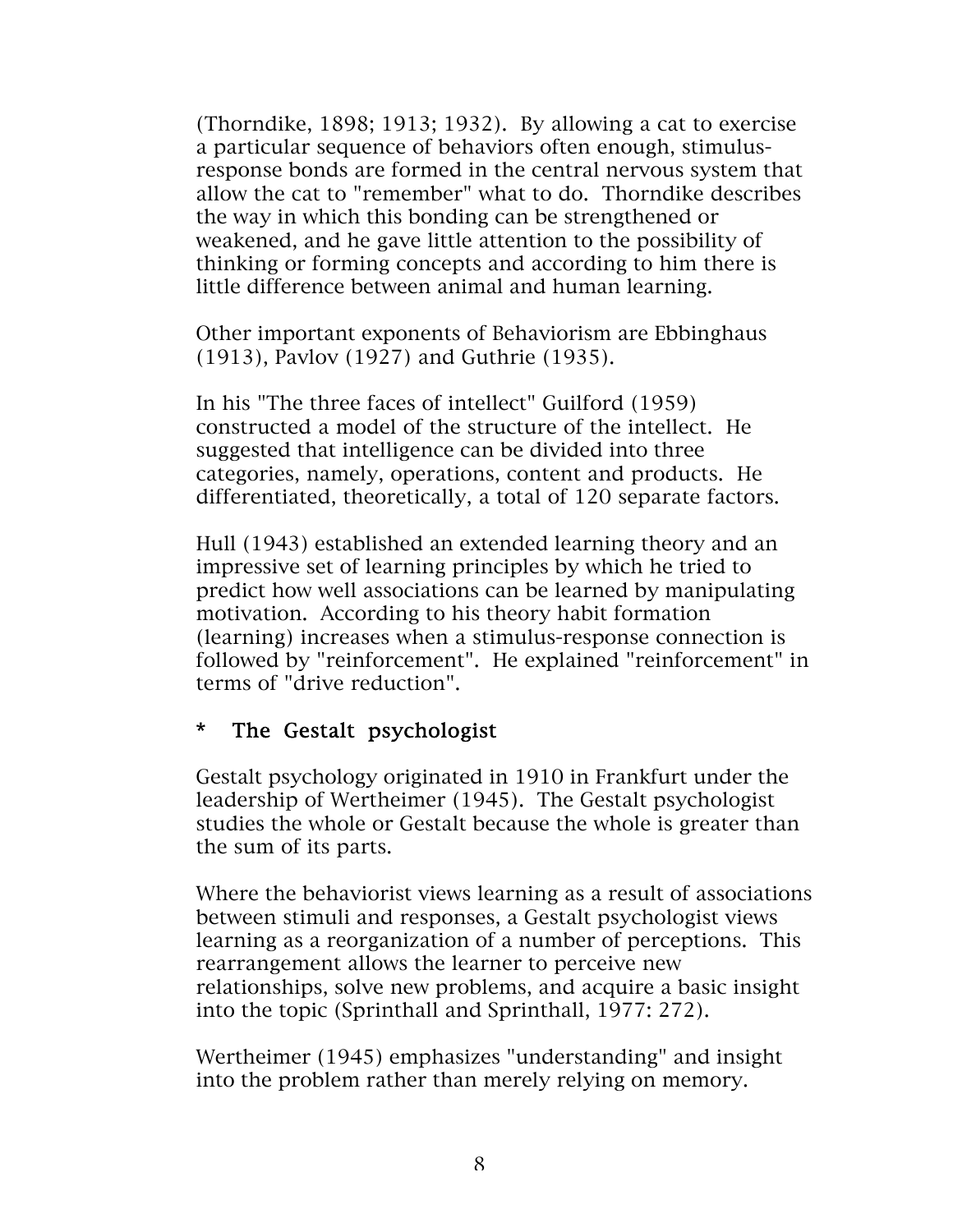Kohler (Sprinthall and Sprinthall, 1977: 288) experimented with a chimpanzee and discovered that his solution of a particular problem suggests something more than trial-anderror. According to Kohler, the chimpanzee showed insight.

Today the most prominent spokespersons for Behaviorism and Gestalt psychology certainly are B. F. Skinner and Jerome Bruner, respectively.

Skinner is not concerned about what goes on in a child. On the basis of his experiments with pigeons he further refined Thornidke's law of effect by means of positive and negative reinforcement. The system of operant conditioning was originated by him. With this he showed that conditioning can occur when reactions are allowed to occur and then are followed by reinforcement from stimuli. Thus, reinforcement is viewed as dependent on the fact that the reaction (operant) is elicited. He contributed greatly to the technique of programmed instruction and behavior modification (Sprinthall and Sprinthall, 1977: 103-105).

Bruner (1962) absorbed himself in the study of how persons acquire knowledge and how they develop intellectually. He observed children in learning situations and for him the teaching aim is to promote a general understanding of the structure of the subject. "Grasping the structure of a subject is understanding it in a way that permits many other things to be related to it meaningfully" (Bruner [in English], 1962: 6). His teaching theory rests on four main principles: motivation, structure, sequence and reinforcement (see Sprinthall and Sprinthall, 1977: 307-319). He assumes that a child possesses a "built-in" will to learn. He emphasizes the curiosity motive and says a child's curiosity has to be changed into a stronger intellectual purpose. He also distinguishes a need for competency because children are interested in what they are good at and it is almost impossible to motivate them to become involved in activities for which they have no degree of competence. Another basic motive mentioned by Bruner is reciprocity, the need to work with others.

He (Bruner, 1966:44) contends that since learning is the exploration of alternative demands, and because the intrinsic motivation is rewarding in itself, the teacher has to facilitate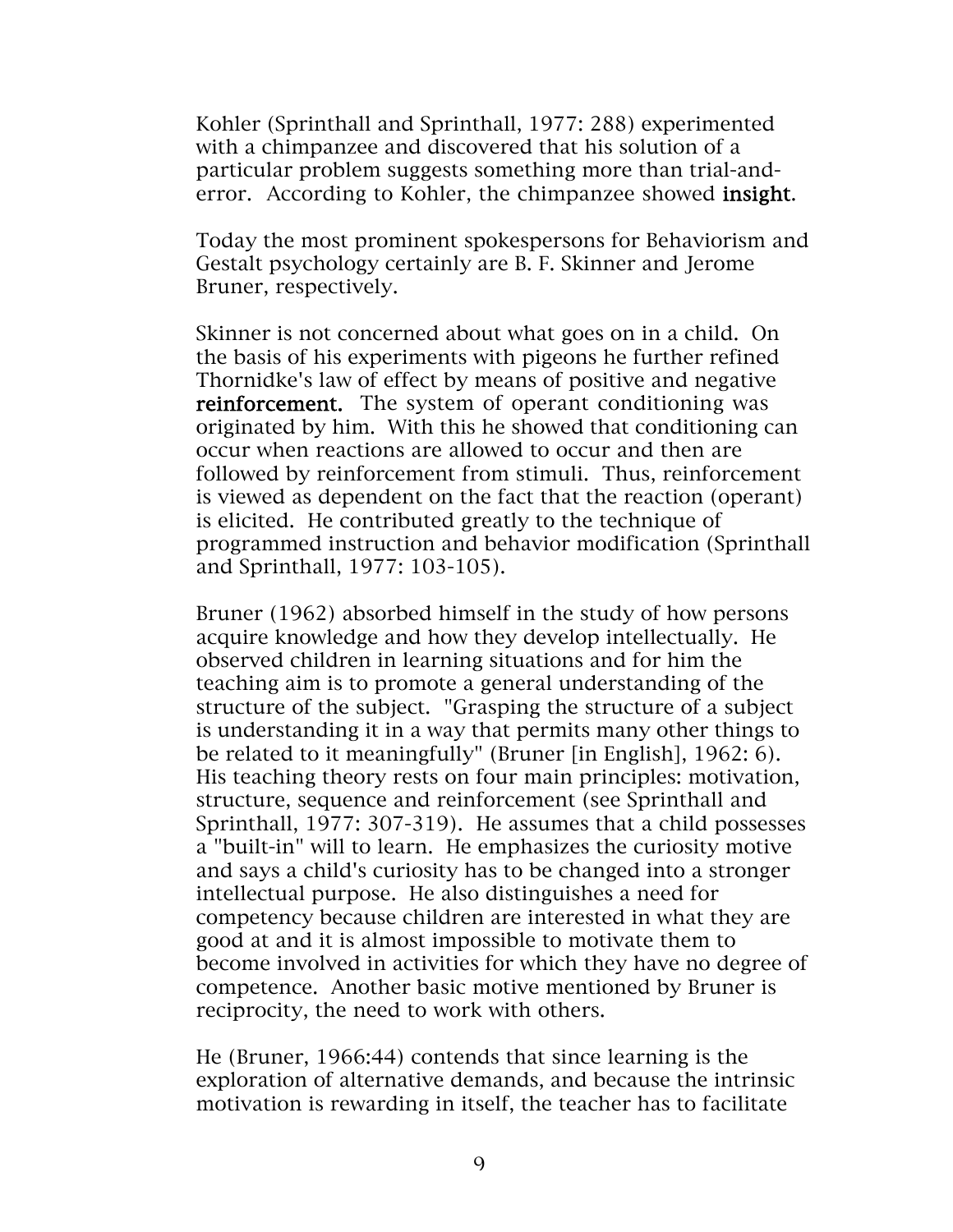and regulate a pupil's exploration of alternatives. Exploration is activated as soon as the right level of uncertainty is stimulated in a pupil. A child has to feel secure while he explores, Moreover, the exploration has to be directed to a goal and also to how close the child is to attaining it.

According to Bruner's second principle, if it is adequately structured, any idea, problem or component of knowing that is presented in a recognizable form that is simple enough is understandable to any child (Bruner, 1966: 44). In structuring the content and communicating it to the learner, account has to be taken of the child's level of development. In this respect, he emphasizes an enactive, an iconic and a symbolic presentation (see Bruner, 1966: 14).

The teacher ought also to lead the learner through a specific sequence of the different aspects of the subject since the sequence in which the new material is offered also is important during its explanation.

Bruner recognizes the importance of reinforcement but it has to be understandable to the learner.

Because it is accepted that learning has a prominent place in the development of a child, the matter will be discussed in Chapter 2.

### \* The psychodynamic model

The psychodynamic model was begun in 1905 by Sigmund Freud. In his "Three Essays on the Theory of Sexuality" (see Rie, 1971), he states his view on being a child and the early onset of sexual deviancies. His views were further built on by Melanie Klein (1963), Anna Freud (1965), Erikson (1959) and several others (see Rie, 1971), and had contributed to establishing psychology as an important discipline for studying and treating child deviancies as was stressed by Leo Kanner in 1935 (Kanner, 1972) (see Rie, 1971).

The psychodynamic model locates its psychic foundation in biological dispositions such as given predispositions that then serve as the basis for the development of the individual self. As a sentient being a child's emotional world is profoundly intertwined with motivational systems that are related to desires, wants and needs. Deviancy arises when inner needs conflict with external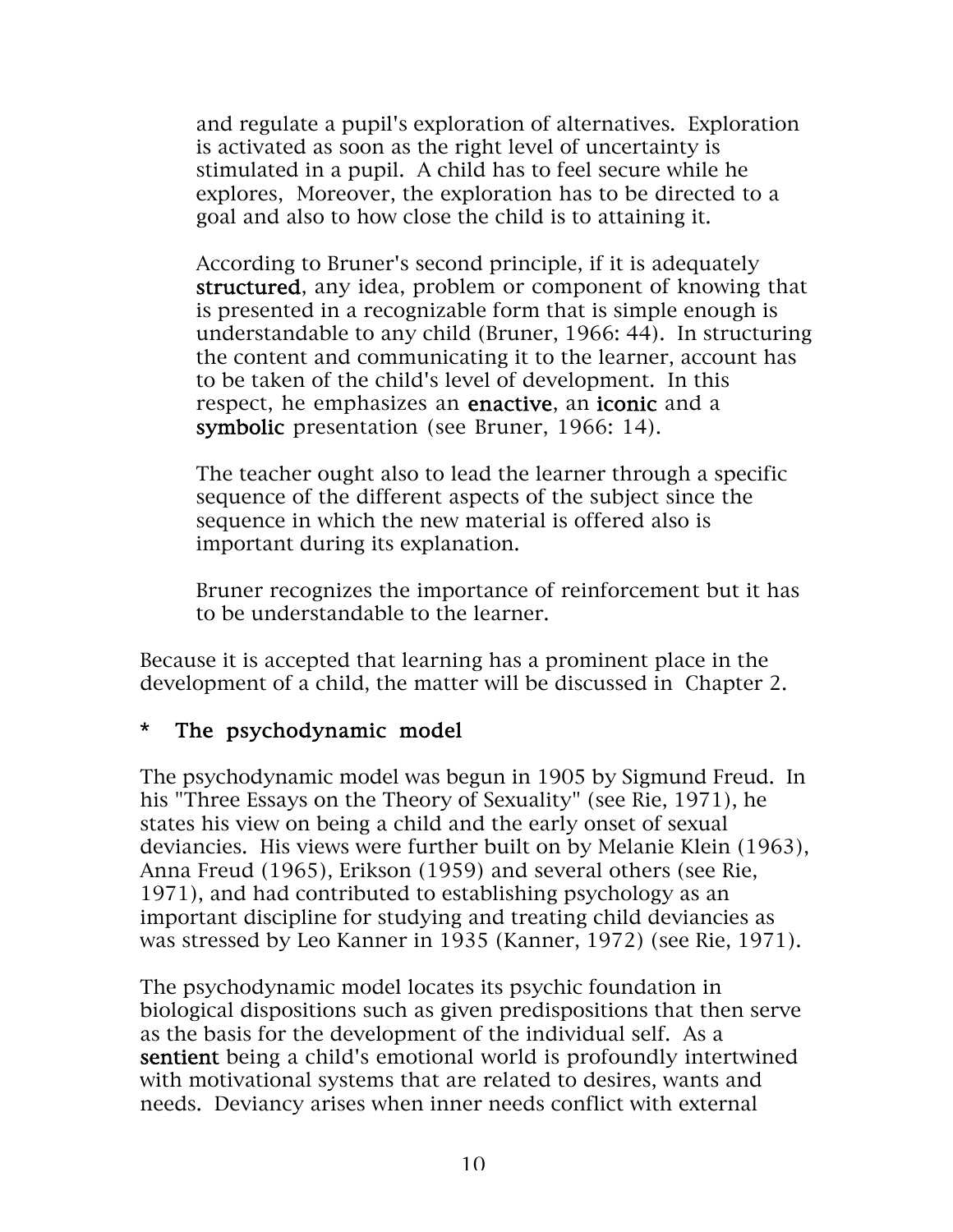factors. Here psychotherapy aims, among other things, to bring about realistic feelings of self-esteem, to build up defense against tension, an acceptance of the behavioral rules of society, manifestations of curiosity and creativity, expressivity, and learning to understand the world for himself in terms of particular cognitive and verbal skills.

### \* The sociological model

The sociological model view "mental illness" mainly as a violation of societal rules.

### \* The ecological model

The ecological model concentrates on the interaction between the individual and his environment. Thus, for example psychodynamic ecology views deviant behavior by children as an interaction between the child and the family.

### \* Synthesis

It seems that the biogenetic theoretician and the practitioner of psychodynamics view deviancy as a "state of illness" while the sociological and ecological theories mainly concentrate on deviant behavior.

The various explanatory models mutually influence each other and in current educational psychology all figure to a greater or lesser degree. This also has contributed to the conspicuously eclectic character of its contemporary practice. The most conspicuous characteristic of the professional intervention with the deviant child remains the lack of a unitary approach: so many models, so many practices. Each type of psychotherapy also has found its application in child psychotherapy where merely a few situational changes are made to facilitate communicating with a child without incorporating all of the essentials of the child as a situated person. Rather, the emphasis continually is placed on a specific aspect of a child's development which then enjoys predominant attention in the therapy.

The traditional "specialized" intervention with a deviant child, who manifests emotional, behavioral, learning and other symptoms also confirms the impression that practitioners have put their trust in